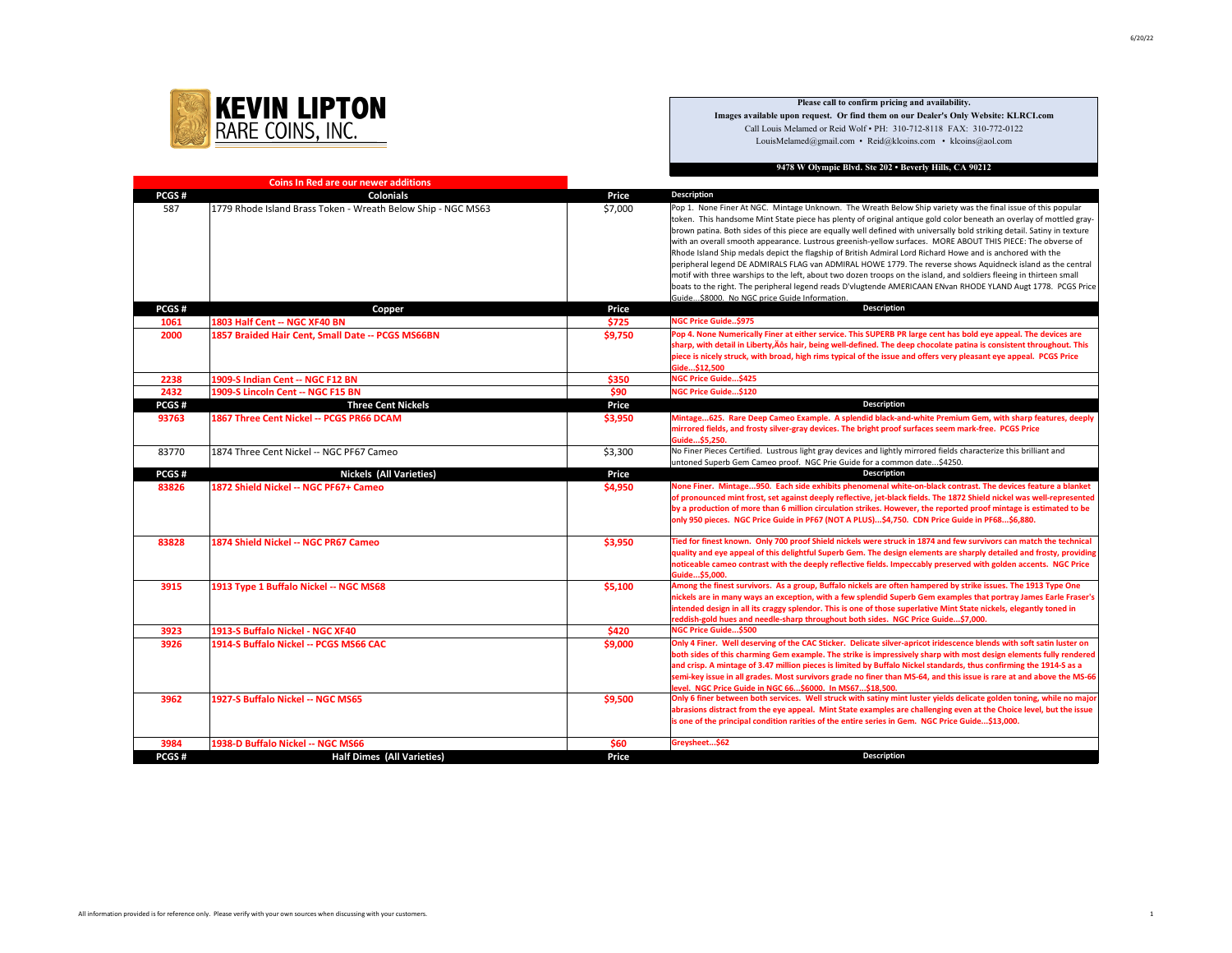| 4272         | 1805 Draped Bust Half Dime -- NGC AU58                                      | \$29,500       | Pop 2. None Finer. LM-1, the only known dies. Rarity-4. This is a remarkable near-Mint quality example of this<br>scarce and conditionally challenging early half dime. Satiny in texture and impressively smooth, both sides are<br>warmly toned in silver-rose and light steel patina. Vivid multicolored undertones include reddish-pink, champagne-<br>gold and powder blue. The strike is typical for this challenging die pairing. The strike is appreciably bold and overall<br>design is fully appreciable. The final year of issue for the Draped Bust design type and a single die marriage issue,<br>the 1805 is also the last half dime produced by the United States Mint prior to 1829. The generally accepted<br>mintage for this issue is 15,600 pieces, a total that was quickly reduced by commercial use. No more than 2% of the<br>mintage is thought to have survived to the present time. The average APR over the past 10 Year for an AU58 is<br>\$34,890. CDN Greysheeet Bid\$35,000. NGC Price Guide\$51,000! |
|--------------|-----------------------------------------------------------------------------|----------------|----------------------------------------------------------------------------------------------------------------------------------------------------------------------------------------------------------------------------------------------------------------------------------------------------------------------------------------------------------------------------------------------------------------------------------------------------------------------------------------------------------------------------------------------------------------------------------------------------------------------------------------------------------------------------------------------------------------------------------------------------------------------------------------------------------------------------------------------------------------------------------------------------------------------------------------------------------------------------------------------------------------------------------------|
| 4317         | 1838 No Drapery Half Dime -- NGC MS66                                       | \$1,950        | This attractive mark-free Premium Gem boasts a rainbow of colors with about half the obverse balanced in silvery<br>luster and the reverse surrounded colorful tones around the border of a lustrous white center. NGC Price<br>Guide\$3,250.                                                                                                                                                                                                                                                                                                                                                                                                                                                                                                                                                                                                                                                                                                                                                                                          |
| 4332         | 1843 Seated Liberty Half Dime -- NGC MS68                                   | \$8,900        | Pop 1. None Finer. The present boldly struck Superb Gem exhibits vibrant rose-red, cobalt-blue, and gunmetal-gray<br>periphery toning on the reverse. The obverse is dappled in medium navy-blue and magenta shades. An interesting<br>triangle-shaped strike-through (as coined) is noted on the obverse rim near 6 o'clock. No NGC Price Guide<br>Information available. CDN Price Guide for a common Date\$10,000.                                                                                                                                                                                                                                                                                                                                                                                                                                                                                                                                                                                                                  |
| 4438         | 1859 Seated Liberty Half Dime -- NGC PF65                                   | \$1,950        | Mintage800. A needle-sharp Gem with smooth, glassy fields. Peach-gold, lavender, and ocean-blue toning graces<br>both sides. NGC Price Guide\$2850                                                                                                                                                                                                                                                                                                                                                                                                                                                                                                                                                                                                                                                                                                                                                                                                                                                                                     |
| PCGS#        | <b>Dimes (All Varieties)</b>                                                | Price          | Description                                                                                                                                                                                                                                                                                                                                                                                                                                                                                                                                                                                                                                                                                                                                                                                                                                                                                                                                                                                                                            |
| 4529         | 1837 Capped Bust Dime -- NGC MS65+                                          | \$7,500        | Pop 1. Only 3 finer at NGC. This is one of the finest 1837 JR-1 variety that we have ever seen. Besides its lofty<br>grade, this richly toned Gem is consequential for its centering. It has been struck a few degrees off-center toward 8<br>o'clock, with the obverse rim much wider at 2 o'clock than at 8 o'clock. The motifs are boldly struck, and the coin<br>exhibits rich forest-green and plum-red patina. NGC Price Guide in MS65\$10,000. In MS66\$20,000                                                                                                                                                                                                                                                                                                                                                                                                                                                                                                                                                                  |
| 4679         | 1876 Seated Dime -- NGC MS67                                                | \$1,950        | Only one finer known at NGC. It's as good as it gets. Attractive rich and radiant luster on the obverse and mostly<br>white reverse can be found on this Premium gem Seated Dime. Well struck and fully detailed. NGC Price<br>Guide\$2500.                                                                                                                                                                                                                                                                                                                                                                                                                                                                                                                                                                                                                                                                                                                                                                                            |
| 4817         | 1898-S Barber Dime --- NGC MS67                                             | \$12,500       | Pop 1. None Finer. This San Francisco issue is surprisingly scarce in any Mint State grade, and coins designated<br>finer than MS64 are notably rare. In MS67, this piece is the sole finest certified at NGC, tied with a single PCGS in<br>this grade for finest 1898-S dime overall. The PCGS piece in this grade appeared in auction 15 years ago where it<br>realized \$25,300! This coin represents the ideal acquisition for Registry collectors. Satiny luster is entirely<br>unabraded, yielding warm iridescence in the fields. The strike is sharp, and eye appeal is outstanding. CDN<br>Greysheet Bid\$20,000. NGC Price Guide\$20,000.                                                                                                                                                                                                                                                                                                                                                                                   |
| 4857         | 1911 Barber Dime -- PCGS MS67 CAC                                           | \$2,250        | Only one finer at PCGS. An impressive Superb Gem Barber dime at many levels. The frosty surfaces present lively<br>cartwheel luster, boldly struck devices, and a splash here and there of original dee charcoal patina. Laden with eye<br>appeal and readily among the finest examples of the date extant in a PCGS holder. PCGS Price Guide\$2250.                                                                                                                                                                                                                                                                                                                                                                                                                                                                                                                                                                                                                                                                                   |
| 5076         | 1941 Mercury Dime -- PCGS PR65                                              | \$155          | <b>Blazing White</b>                                                                                                                                                                                                                                                                                                                                                                                                                                                                                                                                                                                                                                                                                                                                                                                                                                                                                                                                                                                                                   |
| 5077         | 1942 Mercury Dime -- NGC PF65                                               | \$155          | <b>Blazing White - 2 Available</b>                                                                                                                                                                                                                                                                                                                                                                                                                                                                                                                                                                                                                                                                                                                                                                                                                                                                                                                                                                                                     |
| PCGS#        | <b>Twenty Cent Pieces</b>                                                   | Price          | Description                                                                                                                                                                                                                                                                                                                                                                                                                                                                                                                                                                                                                                                                                                                                                                                                                                                                                                                                                                                                                            |
| 5304         | 1876 Twenty Cent Piece - NGC PF65                                           | \$6,250        | Only 14 Finer at NGC. Mintage1,260. Originally Toned, Bold Eye Appeal. The "Centennial bump" in 1876 proof<br>set sales did not meet expectations, so the Mint dealt with the excess by releasing unsold proofs into normal<br>circulation. High-grade proofs that survive do so from a considerably smaller mintage than the 1,260 pieces<br>reported by Mint records. This is a sharply struck twenty cent proof, with well-mirrored fields that display dappled<br>an-gold toning and blue border accents. NGC Price Guide\$7,200.                                                                                                                                                                                                                                                                                                                                                                                                                                                                                                  |
| PCGS#        | Quarters (All Varieties)                                                    | Price          | Description                                                                                                                                                                                                                                                                                                                                                                                                                                                                                                                                                                                                                                                                                                                                                                                                                                                                                                                                                                                                                            |
| 5316         | 1807 Draped Bust Quarter -- NGC MS65                                        | \$87,500       | Pop 2. Only 2 Finer. This spectacular and colorful Gem is well defined around the peripheries and on the stars<br>above the eagle's head. The Draped Bust Quarter represented the first series of quarter dollars struck within the<br>United States. The series was produced with two distinct reverse designs, creating two different subtypes. The first<br>subtype was issued for only a single year in 1796. After a gap in production, the second subtype was issued from<br>1804 to 1807. The second reverse design (used for this particular coin) was introduced in 1804 and used for the<br>duration of the series. A heraldic eagle appears at center with its wings spread and a shield at its breast. The eagle's<br>talons separately hold an olive branch and a bundle of arrows, and the eagle's beak holds a ribbon inscribed E<br>PLURIBUS UNUM. NGC Price Gude\$100.000                                                                                                                                             |
| 5445         | 1858 Liberty Seated Quarter -- PCGS MS65 CAC                                | \$3,100        | This example is mostly brilliant with just a hint of pastel-lemon color on the obverse and smooth satin to softly<br>frosted luster. The 1858 is challenging to find in Gem Mint State. PCGS Price Guide in MS65\$2750. In<br>MS66\$5000.                                                                                                                                                                                                                                                                                                                                                                                                                                                                                                                                                                                                                                                                                                                                                                                              |
| 5555         | 1859 Seated Liberty Quarter -- PCGS PR65                                    | \$2,950        | Pop 10 with 6 finer at PCGS. Mintage800. The light gray surfaces of this spectacular Gem proof exhibit green-gold<br>and blue toning on both sides. Sharply defined, this piece has fully mirrored fields that frame the lustrous devices,<br>imparting slight contrast but is insufficient for a Cameo designation. From a mintage of 800 pieces in the second year<br>of the Mint's commercial proof offerings. PCGS Price Guide\$3,600.                                                                                                                                                                                                                                                                                                                                                                                                                                                                                                                                                                                             |
| 5588         | 1887 Liberty Seated Quarter -- NGC PF62                                     | \$575          | Brilliant White. Mintage710. Greysheet\$520                                                                                                                                                                                                                                                                                                                                                                                                                                                                                                                                                                                                                                                                                                                                                                                                                                                                                                                                                                                            |
| 5978         | 1939 Washington Quarter -- NGC PF65                                         | \$145          | <b>White</b>                                                                                                                                                                                                                                                                                                                                                                                                                                                                                                                                                                                                                                                                                                                                                                                                                                                                                                                                                                                                                           |
| 5979<br>5980 | 1940 Washington Quarter -- NGC PF65<br>1941 Washington Quarter -- PCGS PR66 | \$120<br>\$125 | <b>White</b><br><b>White</b>                                                                                                                                                                                                                                                                                                                                                                                                                                                                                                                                                                                                                                                                                                                                                                                                                                                                                                                                                                                                           |
| PCGS#        | <b>Half Dollars (All Varieties)</b>                                         | Price          | Description                                                                                                                                                                                                                                                                                                                                                                                                                                                                                                                                                                                                                                                                                                                                                                                                                                                                                                                                                                                                                            |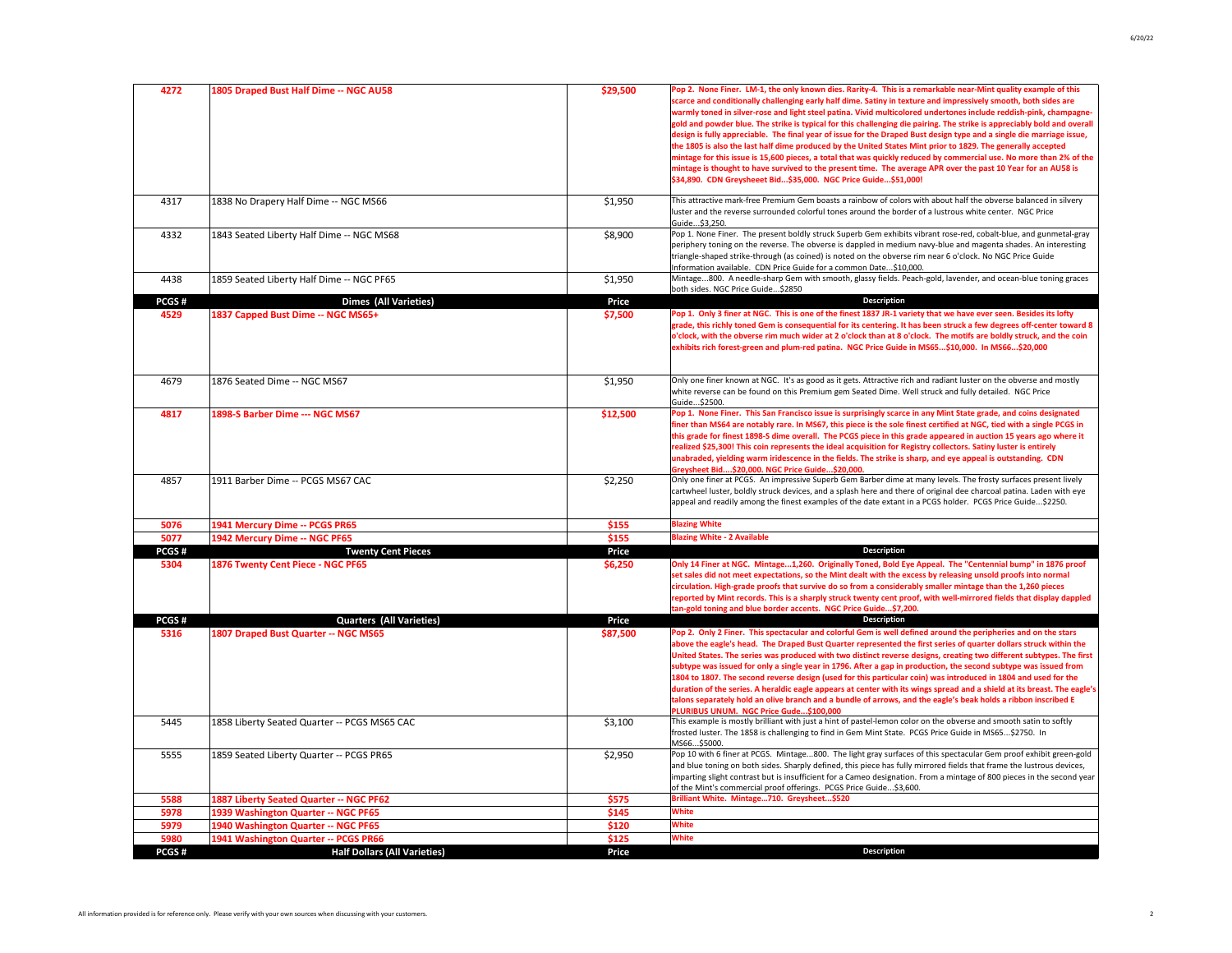| 6319  | 1866 Liberty Seated Half Dollar With Motto -- NGC MS66        | \$5,950  | Pop 4. Only 3 finer at NGC. Misplaced Date, WB-102, FS-302. The top of a 6 looms above the dentils below the<br>second 6 in the date. The Cherrypickers' variety is not to be confused with FS-301, which shows traces of date digits<br>on the rock above the date. This high-grade half dollar features a bold strike and unabraded fields. Light to medium<br>cream-gray, powder-blue, and wheat-gold toning confirms the originality. NGC Price Guide\$9500.                                                                                                                                                                                                                                                             |
|-------|---------------------------------------------------------------|----------|------------------------------------------------------------------------------------------------------------------------------------------------------------------------------------------------------------------------------------------------------------------------------------------------------------------------------------------------------------------------------------------------------------------------------------------------------------------------------------------------------------------------------------------------------------------------------------------------------------------------------------------------------------------------------------------------------------------------------|
| 6442  | 1881 Liberty Seated Half Dollar - Type 1 reverse -- PCGS PR65 | \$2,250  | Mintage975. An originally and moderately toned specimen with iridescent multicolored undertones. Here is a<br>gorgeous Gem quality coin, one of 975 Proofs struck for the date. PCGS Price Guide\$3700.                                                                                                                                                                                                                                                                                                                                                                                                                                                                                                                      |
| 86443 | 1882 Liberty Seated Half -- NGC PF65 Cameo                    | \$1,950  | Light attractive tones with a few tone spots on the obverse. NCG Price Guide\$4350                                                                                                                                                                                                                                                                                                                                                                                                                                                                                                                                                                                                                                           |
| 6461  | 1892 Barber Half Dollar -- PCGS MS65                          | \$1,495  | PCGS Price Guide\$1850                                                                                                                                                                                                                                                                                                                                                                                                                                                                                                                                                                                                                                                                                                       |
| 6476  | 1896-S Barber Half Dollar -- PCGS MS64                        | \$3,250  | Like the 1896-S Barber quarter, this half dollar issue is a better date in the series. Examples are scarce but obtainable<br>in near-Gem condition. Soft mint luster radiates beneath shades of deep steel-gray patina. PCGS Price Guide\$5000.                                                                                                                                                                                                                                                                                                                                                                                                                                                                              |
| 6490  | 1901-O Barber Half Dollar -- NGC MS65                         | \$10,000 | Pop 6. Only 4 Finer. The 1901-O Barber half dollar is seldom seen in any Mint State grade, but examples in Gem<br>condition are especially scarce. This piece displays satiny luster with subtle reflectivity in the fields. Amber, violet,<br>and blue border toning surrounds golden interiors. NGC Price Guide\$11,000, CDN Retail Price Guide\$13,000.                                                                                                                                                                                                                                                                                                                                                                   |
| 6500  | 1904-S Barber Half -- NGC MS65                                | \$27,500 | Pop 1. Two Finer. Blazing white. A meager mintage of 553,038 Barber half dollars was accomplished at the San<br>Francisco Mint in 1904. Most of the mintage circulated heavily in the regional economy and few high-quality<br>examples were saved by contemporary collectors. As a result, the 1904-S is one of the most challenging issues in the<br>Barber half dollar series, especially in high grade. This spectacular Gem exhibits sharply detailed design elements.<br>The virtually pristine brilliant surfaces are lustrous and appealing. NGC Price Guide\$38,500.                                                                                                                                                |
| 6502  | 1905-O Barber Half Dollar -- PCGS MS65 CAC                    | \$4,200  | Pop 11 with only 10 Finer at PCGS. This CAC-endorsed Gem is well-preserved with light golden toning. Seldom do<br>Mint State survivors of this challenging New Orleans Mint issue possess the above average striking quality and<br>superior surface preservation of this piece. Detail on the obverse and reverse is universally full. Value priced when<br>compared to the PCGS Price Guide comps shown below. PCGS Price Guide in MS65\$4,500; in MS66, A 1\$5,750                                                                                                                                                                                                                                                        |
| 6502  | 1905-O Barber Half -- PCGS MS66                               | \$4,800  | Pop 5. The 1905-O is surprisingly scarce in Mint State. Such coins, when encountered, typically grade MS62 to MS64.<br>Premium Gems are very rare. The present Registry Set prize is well struck with lustrous, unmarked surfaces with rich<br>apple-green and plum-red patination. PCGS Price Guide\$6750.                                                                                                                                                                                                                                                                                                                                                                                                                  |
| 6514  | 1908-O Barber Half Dollar-- NGC MS67                          | \$5,750  | Pop 4 with only one finer at NGC. Gorgeous multicolor toning shrouds the surfaces in shades of violet, blue, green,<br>yellow, and golden-orange. The underlying fields are exceptionally clean with lively satin luster. The reverse is<br>noticeably strong with complete detail. NGC Price Guide\$10,000                                                                                                                                                                                                                                                                                                                                                                                                                  |
| PCGS# | <b>Silver Dollars (All Varieties)</b>                         | Price    | Description                                                                                                                                                                                                                                                                                                                                                                                                                                                                                                                                                                                                                                                                                                                  |
| 6865  | 1797 Draped Bust, Small Eagle Bust Dollar -- NGC AU53         | \$14,900 | 10x6 Stars, Large Letters, B-3, BB-71. The 1797 Draped Bust dollar boasts the lowest reported mintage of the type, at<br>a minuscule 7,776 pieces, with three die varieties known for the date. The present coin represents the BB-71 variety,<br>with the obverse stars arranged in a 10x6 pattern. This was the only use of both the obverse and reverse dies. Only<br>light wear shows on the bust shoulder and eagle's breast, but Liberty's curls and the leaves on the right side of the<br>wreath show some incompleteness of detail, due to lapping. The pleasing surfaces are richly toned in shades of<br>golden-brown and lavender-gray, with traces of original mint luster underneath. NGC Price Guide\$17,500. |
| 6873  | 1798 Large Eagle Bust Dollar -- NGC VG8                       | \$1,100  | Greysheet\$1250                                                                                                                                                                                                                                                                                                                                                                                                                                                                                                                                                                                                                                                                                                              |
| 6878  | 1799 Draped Bust Dollar -- NGC MS61                           | \$24,500 | Bowers Die State III-IV. A crisply struck and unworn example with noticeably prooflike fields. The medium gunmetal-<br>gray surfaces reveal aquamarine borders and straw-gold centers when the piece is rotated beneath a light. The upper<br>right reverse displays moderate adjustment marks (as struck), prominent only on the cloud beneath Ôªøthe F in OF.<br>Both sides are uncommonly free from abrasions. This piece ranks among the finest examples. NGC Price<br>Guide\$26,000.                                                                                                                                                                                                                                    |
| 6878  | 1799 Bust Dollar -- NGC F12                                   | \$1,575  | Greysheet\$1750. PCGS Price Guide\$2100                                                                                                                                                                                                                                                                                                                                                                                                                                                                                                                                                                                                                                                                                      |
| 6883  | 1799/8 15 Stars Reverse -- NGC MS63+                          | \$49,500 | Bowers Die State III. The 1799/8 BB-141 variety is quickly distinguished by the overdate and the two star points<br>extending from the reverse clouds at the left and right. This attractive piece exhibits ocean-blue, lavender, and<br>golden-brown toning. It's well struck and satiny surfaces are predominantly smooth. The 15 Stars Reverse is<br>thought to be an engraver's error, with 13 stars intended. Upon realizing his mistake, the engraver expanded the<br>left and rightmost clouds in an attempt to efface the additional stars. But lower points of the errant stars remain,<br>and this variety is sufficiently distinct to merit its own Guide Book listing. NGC Price guide\$68,500.                  |
| 7338  | 1903 Morgan Dollar -- PCGS PR64                               | \$4,750  | PCGS Price Guide\$5500                                                                                                                                                                                                                                                                                                                                                                                                                                                                                                                                                                                                                                                                                                       |
| 7356  | 1921 Peace Dollar -- NGC MS63                                 | \$1,100  | Lightly toned.                                                                                                                                                                                                                                                                                                                                                                                                                                                                                                                                                                                                                                                                                                               |
| 7356  | 1921 Peace Dollar High Relief -- NGC MS64                     | \$1,650  | Two Available Lightly Toned                                                                                                                                                                                                                                                                                                                                                                                                                                                                                                                                                                                                                                                                                                  |
| 7356  | 1921 Peace Dollar High Relief -- NGC MS64                     | \$1,650  | White                                                                                                                                                                                                                                                                                                                                                                                                                                                                                                                                                                                                                                                                                                                        |
| 7356  | 1921 Peace Dollar High Relief -- NGC MS64                     | \$1,650  | Rich and deep colorful tones                                                                                                                                                                                                                                                                                                                                                                                                                                                                                                                                                                                                                                                                                                 |
| 7362  | 1923-S Peace Dollar -- PCGS MS63                              | \$125    | Lightly toned                                                                                                                                                                                                                                                                                                                                                                                                                                                                                                                                                                                                                                                                                                                |
| 7366  | 1925-S Peace Dollar -- NGC MS62                               | \$225    | <b>Nice and Original</b>                                                                                                                                                                                                                                                                                                                                                                                                                                                                                                                                                                                                                                                                                                     |
| 7366  | 1925-S Peace Dollar -- PCGS MS63                              | \$270    | Attractive tones                                                                                                                                                                                                                                                                                                                                                                                                                                                                                                                                                                                                                                                                                                             |
| 7370  | 1927 Peace Dollar -- PCGS MS63                                | \$270    | Toned                                                                                                                                                                                                                                                                                                                                                                                                                                                                                                                                                                                                                                                                                                                        |
| 7376  | 1934-D Peace Dollar -- PCGS MS63                              | \$300    | Lightly toned.                                                                                                                                                                                                                                                                                                                                                                                                                                                                                                                                                                                                                                                                                                               |
| PCGS# | <b>Gold Dollars</b>                                           | Price    | Description                                                                                                                                                                                                                                                                                                                                                                                                                                                                                                                                                                                                                                                                                                                  |
| 7573  | 1873 Open 3 Liberty Gold Dollar -- PCGS MS64                  | \$850    | Old Green Holder -- Nice fresh and original. Price Guide \$1000.                                                                                                                                                                                                                                                                                                                                                                                                                                                                                                                                                                                                                                                             |